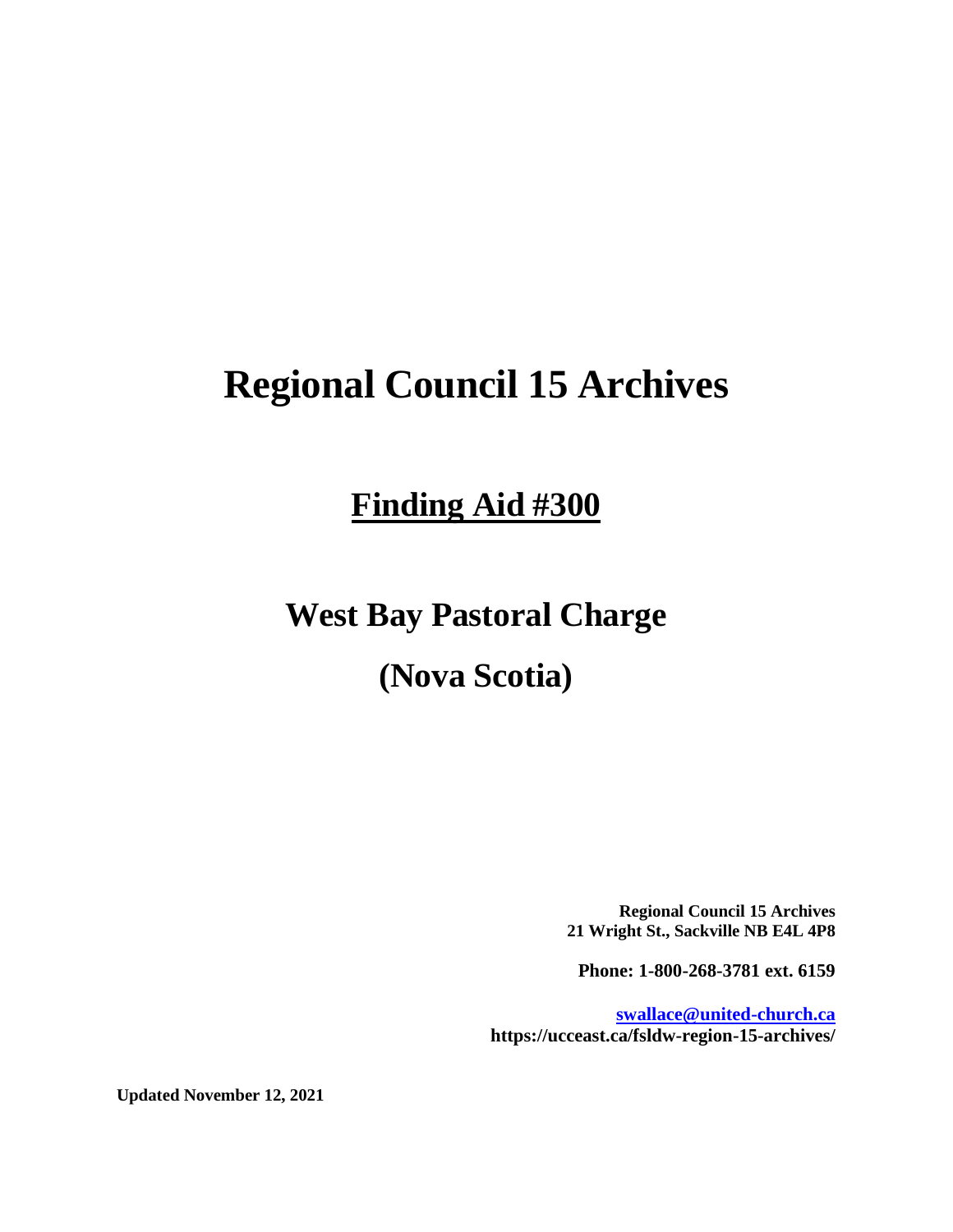## **Table of Contents**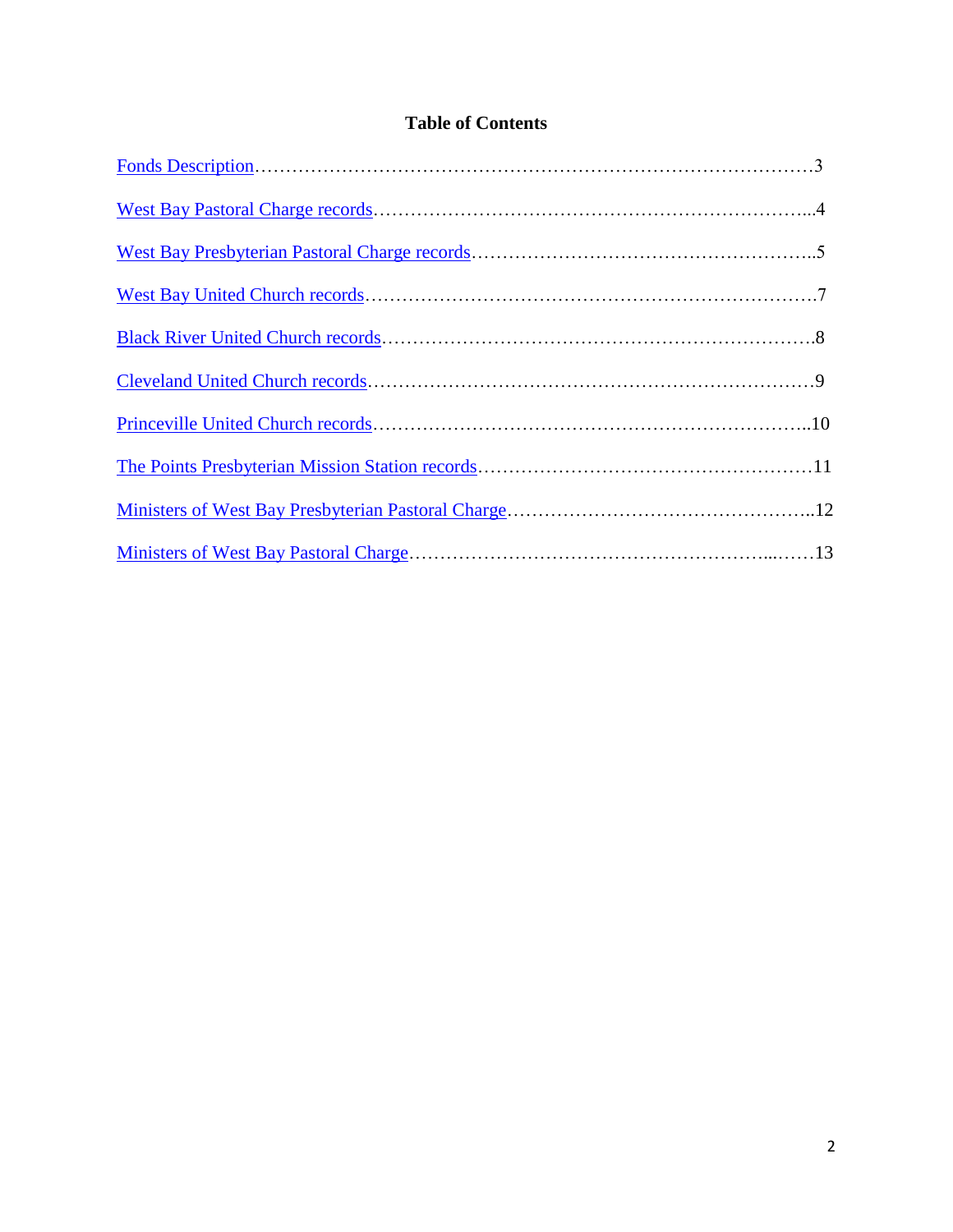<span id="page-2-0"></span>**Reference Number:** PC/300 **Title:** West Bay Pastoral Charge fonds **Dates:** 1834-1977; 1986-1990; 1995-1996; 2002-2006; 2008; 2010-2020 **Extent:** 24 cm textual records and 3 photographs

**Administrative History:** A pastoral charge consists of one or more communities of faith under the spiritual leadership of a minister. The pastoral charge title usually reflects the breadth of the geographic area encompassing the charge.

West Bay Pastoral Charge is located in the south of Cape Breton Island, Nova Scotia. Communities of faith are located at Black River, Cleveland, Princeville, and West Bay.

In 1925, the Congregational, Methodist and most Presbyterian Churches were united into one denomination--The United Church of Canada. At this time, West Bay Pastoral Charge contained the appointments of West Bay, Black River, Cleveland, and Princeville.

After the formation of The United Church of Canada in 1925, summer services were held at The Points until the building was sold by the Black River United Church Trustees in 1962.

Effective January 1, 2019, The United Church of Canada underwent some structural changes including the elimination of all Presbyteries. At this time, West Bay Pastoral Charge became part of the Regional Council 15.

**Custodial History:** Information about the custody of these records prior to acquisition is incomplete.

**Scope and Content:** Fonds consists of baptism/marriage/burial records; membership records; minutes, annual reports, and photographs from West Bay Pastoral Charge and its Presbyterian antecedents. Fonds consists of the following sous-fonds:

West Bay Pastoral Charge records West Bay Presbyterian Church records Black River Presbyterian Church records West Points Presbyterian Church records Princeville United Church records

**Notes:** 

**Source of Supplied Title Proper:** Title based on contents.

**Immediate Source of Acquisition:** The majority of records were received from the pastoral charge in 1988.

**Associated Material:** There are microfilm records of West Bay Pastoral Charge records (1834- 1977) at Archives and Records Management Nova Scotia.

**Accruals:** Further accruals are expected.

**Physical Condition:** Registers are fragile with pages disintegrating.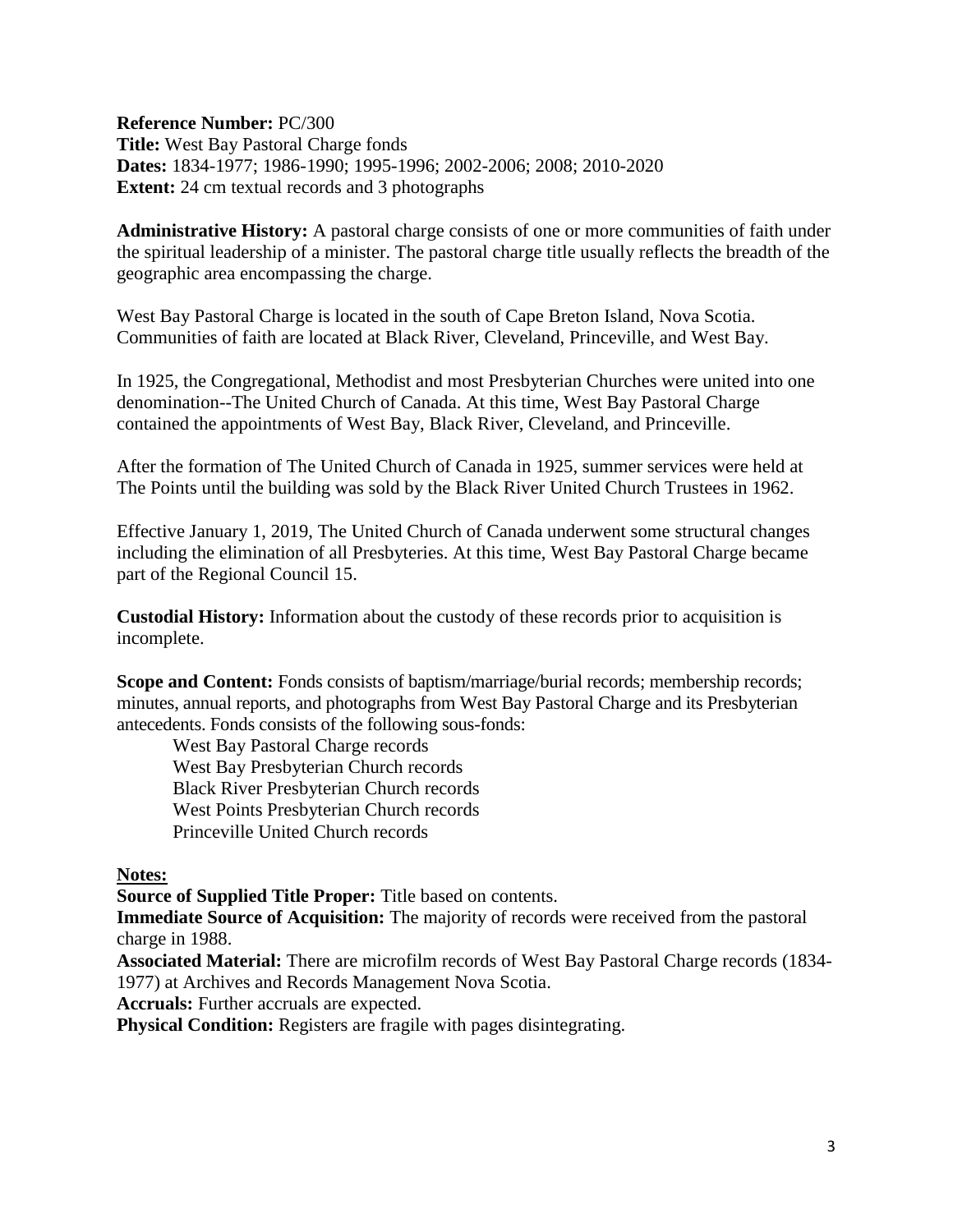#### <span id="page-3-0"></span>**Reference Number:** PC/300/1 **Title:** West Bay Pastoral Charge records **Dates:** 1986-1990; 1995-1996; 2002-2006; 2008; 2010-2020 **Extent:** 10 cm of processed textual records

**Scope and Content:** Sous-fonds consists of baptism/marriage/burial records; membership records; minutes; and reports. Sous-fonds is composed of the following series:

Baptism/Marriage/Burial Records Membership Records Records of Session Annual Reports

### **File List:**

#### **Baptism/Marriage/Burial Records**

| <b>File</b> | <b>File Title/Description</b>                  | <b>Dates</b> |
|-------------|------------------------------------------------|--------------|
| PC/414/8    | Register                                       | 1925-1931    |
|             | Baptisms (1925-June 29, 1930)                  |              |
|             | Marriages (1925-October 26, 1929)              |              |
|             | Burials (1925-January 18, 1931)                |              |
|             | Also includes baptism/marriage/burial records  |              |
|             | (1887-1925) and a communion roll from West Bay |              |
|             | Presbyterian (1881-1918)                       |              |
|             |                                                |              |

#### **Membership Records**

| <b>File</b> | <b>File Title/Description</b>   | <b>Dates</b> |
|-------------|---------------------------------|--------------|
| PC/414/8    | Register:                       | 1834-1930    |
|             | Register of pastors (1834-1930) |              |
|             | Register of elders (1860-1918)  |              |
|             | Communion roll (1881-1918)      |              |
|             |                                 |              |

#### **Records of Session**

| <b>File</b> | <b>File Title/Description</b>                    | <b>Dates</b>        |
|-------------|--------------------------------------------------|---------------------|
| PC/414/10   | West Bay Presbyterian/West Bay Pastoral Charge   | 1925-March 29, 1959 |
|             | session minutes                                  |                     |
|             | Also includes minutes from West Bay Presbyterian |                     |
|             | Church (1898-1925)                               |                     |

#### **Annual Reports**

| File   | <b>File Title/Description</b> | <b>Dates</b>           |
|--------|-------------------------------|------------------------|
| AR/306 | Annual reports                | 1986-1990; 1995-1996;  |
|        |                               | 2002-2006; 2008; 2010- |
|        |                               | 2020                   |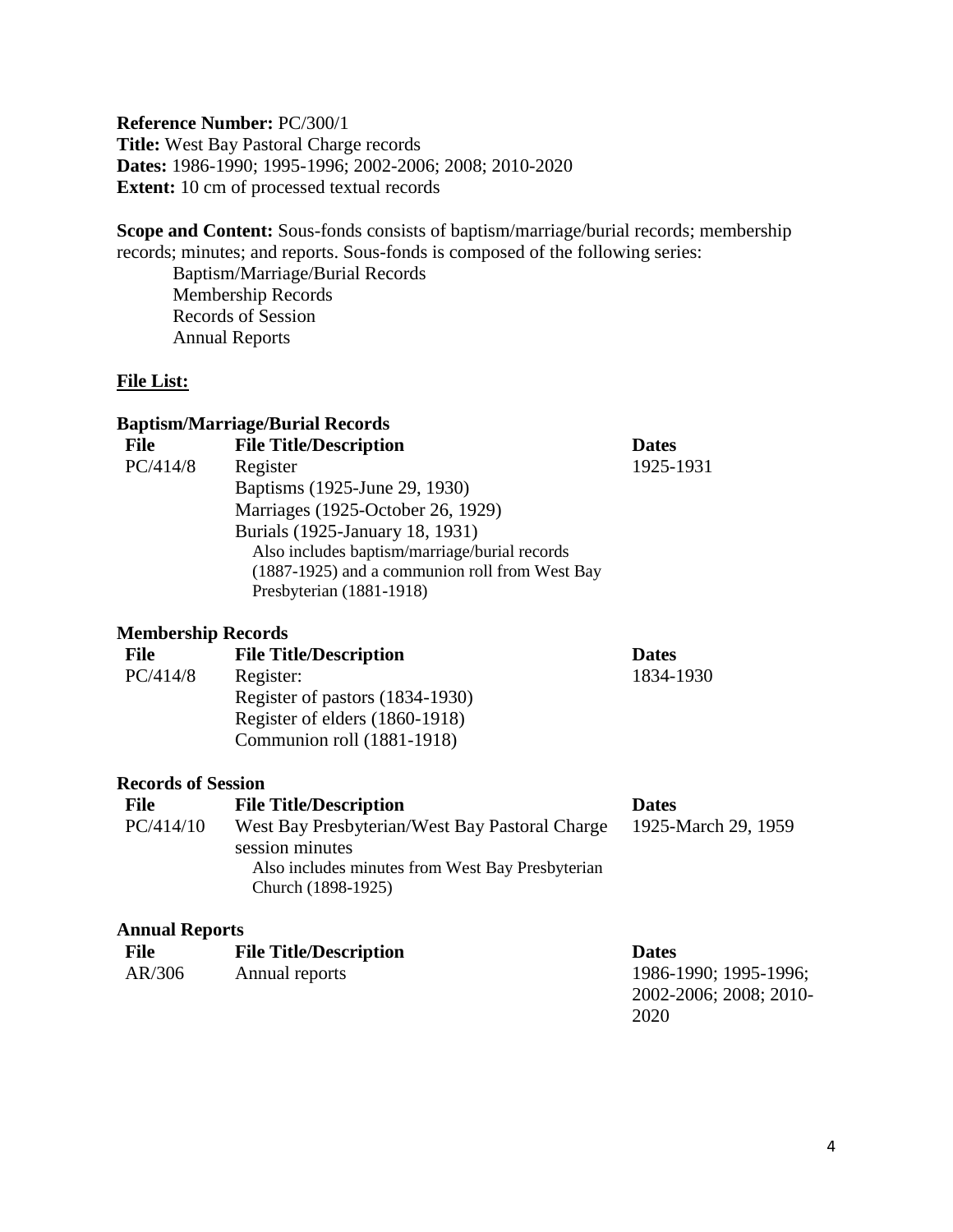<span id="page-4-0"></span>**Reference Number:** PC/300/2 **Title:** West Bay Presbyterian Pastoral Charge records **Dates:** 1834-1925 **Extent:** 10 cm textual records

**Administrative History:** The West Bay Presbyterian congregation was originally known as the Congregation of St. George's Channel. The congregation received their first minister, Rev. John Stewart, in 1835.

The first church built in the area was The Points Church which was built by 1834. A church was built in Black River in 1836. A new church was built in 1870 and was called "Blackie Church" after Professor Blackie in 1878.

The congregation at Marble Mountain was originally part of the West Bay Pastoral Charge but was attached to Malagawatch in the 1890s. A church was built at Lime Hill in 1876 and also eventually became connected to Marble Mountain.

In 1873, the West Bay Pastoral Charge included St. Peter's, Grand Anse, The Points, North Mountain and Black River. Cleveland and Princeville were added to the pastoral charge in 1884. In September 1905, The Points and North Mountain were separated from West Bay and were supplied by student ministers.

The church at Cleveland was built in 1874 and was the first church built on the road to Grantville and Lower River Inhabitants. A new church was built in 1899 and was located on the east side of the river on land donated by W. R. Morrison. It used some materials from the original place of worship and was then known as the River Inhabitants Bridge Church.

Construction was started on a church in Princeville in 1864 but the building was not completed until the 1880s. This church was originally part of the Port Hastings Pastoral Charge.

In 1925, the Black River, Cleveland, Princeville, and West Bay Presbyterian Churches became part of The United Church of Canada.

**Scope and Content:** Sous-fonds consists of baptism/marriage/burial records; membership records; minutes; and reports from West Bay Presbyterian Pastoral Charge. Sous-fonds consists of the following series:

Baptism/Marriage/Burial Records Membership Records Records of Congregation Records of Board of Managers Records of Session

**Notes:** 

**Source of Supplied Title Proper:** Title based on contents.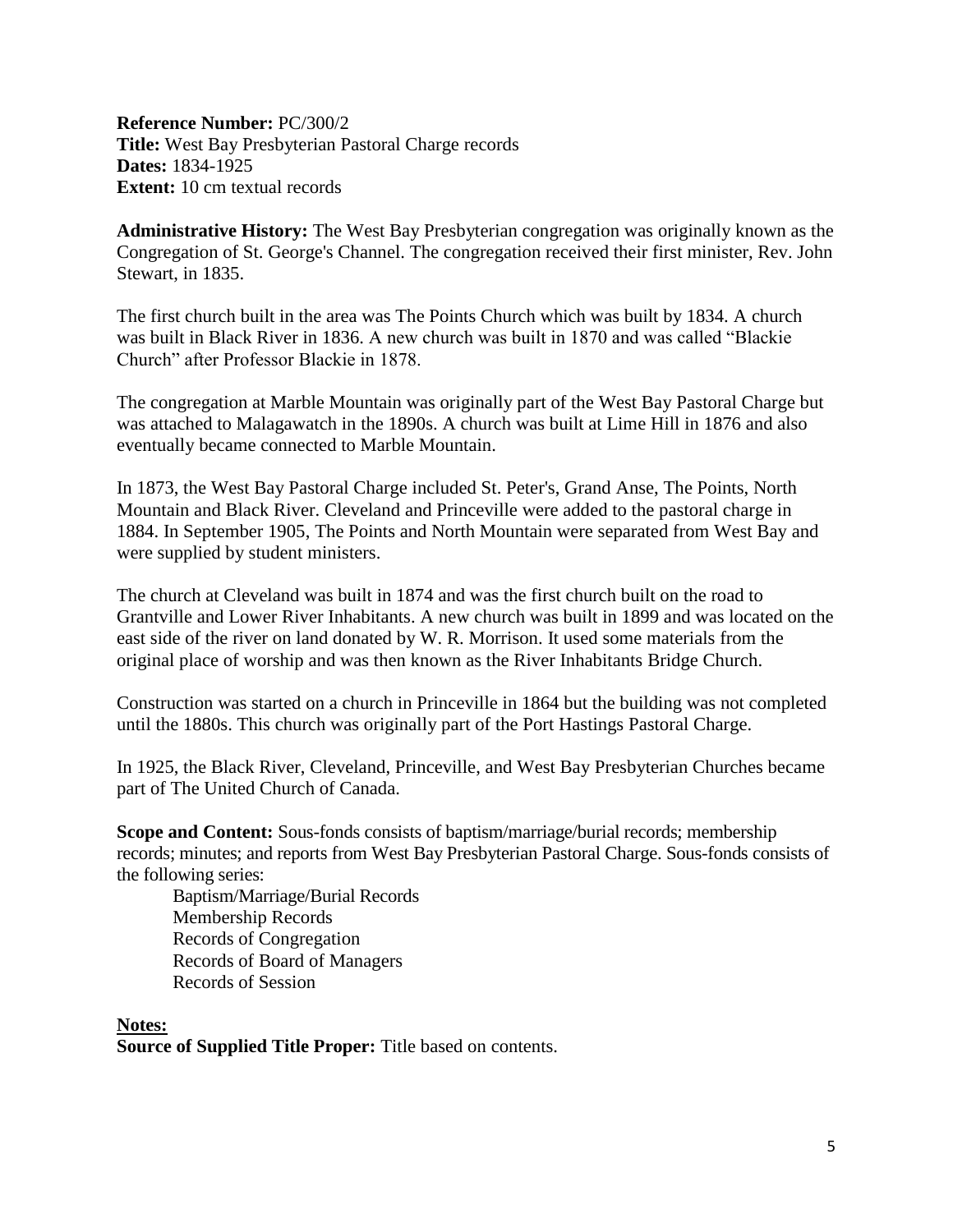## **File List:**

## **Baptism/Marriage/Burial Records**

| <b>File</b> | <b>File Title/Description</b>                                | <b>Dates</b> |
|-------------|--------------------------------------------------------------|--------------|
| PC/415/1    | West Bay Presbyterian Pastoral Charge register:              | 1834-1887    |
|             | Baptisms (October 7, 1834-September 1887)                    |              |
|             | Marriages (November 2, 1834-August 12, 1873)                 |              |
| PC/414/8    | West Bay Presbyterian Pastoral Charge register:<br>register: | 1887-1925    |
|             | Baptisms (September 22, 1887-1925)                           |              |
|             | Marriages (August 4, 1892-1925)                              |              |
|             | Burials (September 20, 1887-1925)                            |              |
|             | Also includes baptism/marriage/burial records from           |              |
|             | West Bay Pastoral Charge (1925-1931) as well as              |              |
|             | membership records (1881-1918)                               |              |

## **Membership Records**

| <b>File</b> | <b>File Title/Description</b>                   | <b>Dates</b> |
|-------------|-------------------------------------------------|--------------|
| PC/414/8    | <b>West Bay Presbyterian Pastoral Charge:</b>   | 1834-1930    |
|             | Register of pastors (1834-1930)                 |              |
|             | Register of elders (1860-1918)                  |              |
|             | Communion roll (1881-1918)                      |              |
|             | Also includes baptisms/marriages/burials (1887- |              |
|             | 1931)                                           |              |
|             |                                                 |              |

### **Records of Congregation**

| File     | <b>File Title/Description</b>                          | <b>Dates</b>      |
|----------|--------------------------------------------------------|-------------------|
| PC/415/2 | <b>Black River Presbyterian congregational meeting</b> | July 2, 1877-1925 |
|          | minutes                                                |                   |
|          | Also includes Board of Manager minutes (1877-          |                   |
|          | 1925) as well as minutes from West Bay Pastoral        |                   |
|          | Charge (1925-1977)                                     |                   |
|          |                                                        |                   |

## **Records of Board of Managers**

| File     | <b>File Title/Description</b>                     | <b>Dates</b>      |
|----------|---------------------------------------------------|-------------------|
| PC/415/2 | <b>Black River Presbyterian Board of Managers</b> | July 2, 1877-1925 |
|          | minutes                                           |                   |
|          | Also includes congregational minutes (1877-       |                   |
|          | 1925) as well as minutes from West Bay Pastoral   |                   |
|          | Charge (1925-1977)                                |                   |
|          |                                                   |                   |

## **Records of Session**

| File      | <b>File Title/Description</b>                | <b>Dates</b>         |
|-----------|----------------------------------------------|----------------------|
| PC/414/10 | West Bay Presbyterian session minutes        | January 1, 1898-1925 |
|           | Also includes minutes from West Bay Pastoral |                      |
|           | Charge (1925-1959)                           |                      |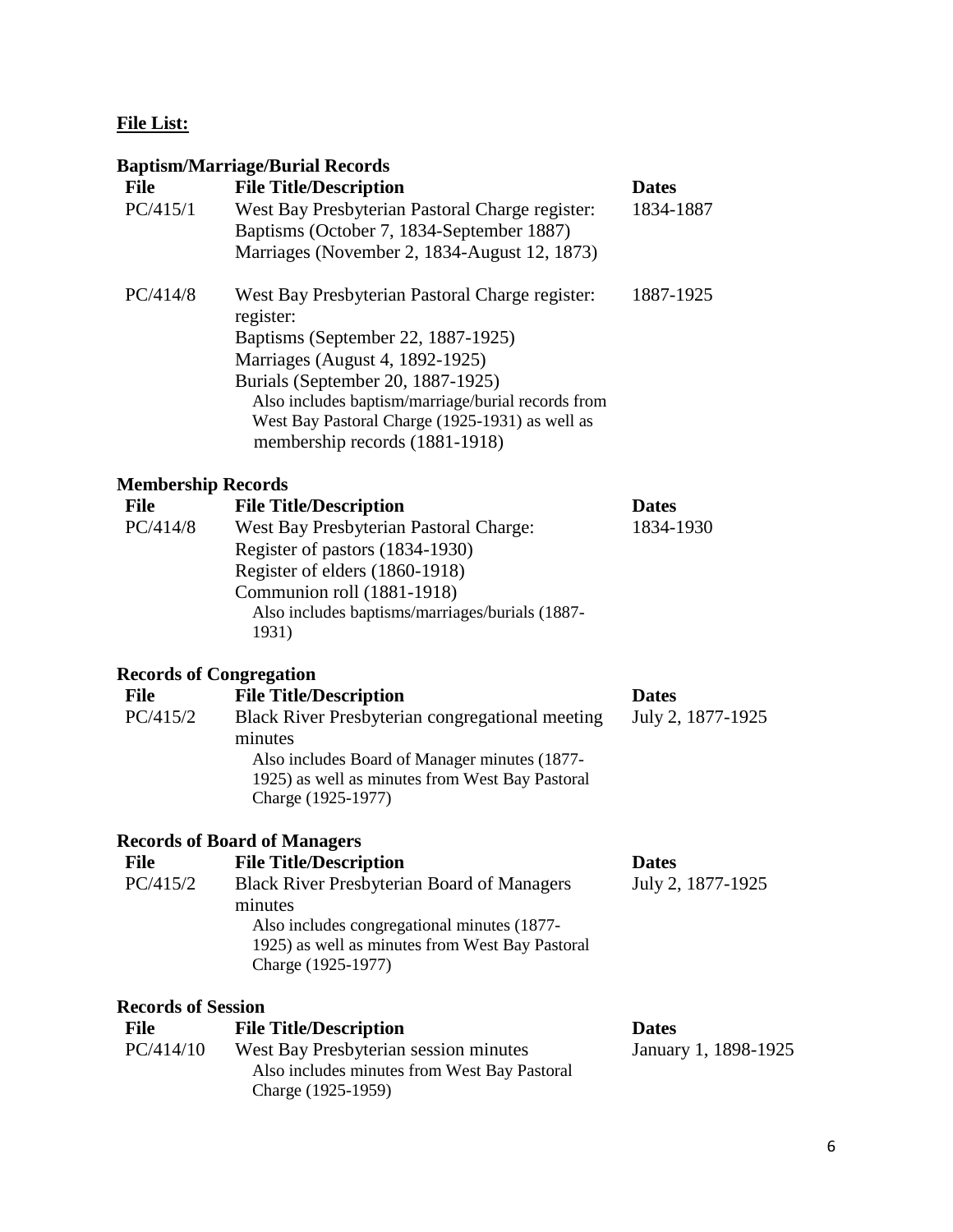<span id="page-6-0"></span>**Reference Number:** PC/300/3 **Title:** West Bay United Church records **Dates:** [1990s] **Extent:** 0.5 cm of textual records

**Administrative History:** In 1925, the Presbyterian church in West Bay became West Bay United Church.

**Scope and Content:** Sous-fonds consists of two unpublished histories of West Bay United Church.

#### **Notes:**

**Source of Supplied Title Proper:** Title based on contents.

#### **File List:**

| <b>File</b> | <b>File Title/Description</b>                     | <b>Dates</b> |
|-------------|---------------------------------------------------|--------------|
| CH/309      | -Archivist's handwritten notes on history of West | [1990s]      |
|             | Bav                                               |              |
|             | - The History of West Bay Congregation and Its    | n.d.         |
|             | Ministers" by Mrs. Catherine Skinner, 12 pp.      |              |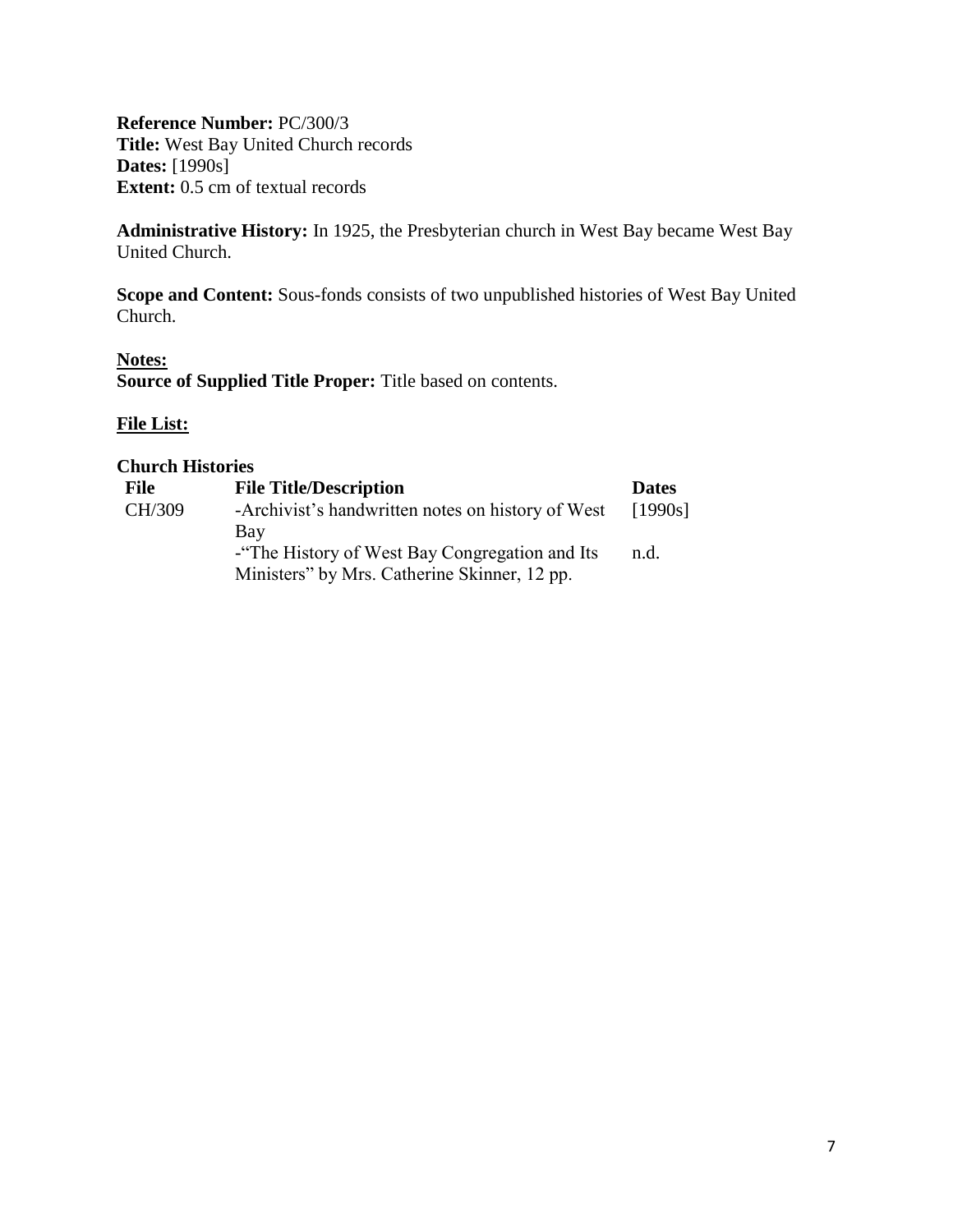<span id="page-7-0"></span>**Reference Number:** PC/300/4 **Title:** Black River United Church records **Dates:** 1986 **Extent:** 0.5 cm of textual records

**Administrative History:** In 1925, the Presbyterian church in Black River became Black River United Church as part of the West Bay Pastoral Charge.

**Scope and Content:** Sous-fonds consists of histories and newspaper clippings from Black River United Church records.

#### **Notes:**

**Source of Supplied Title Proper:** Title based on contents.

#### **File List:**

| File   | <b>File Title/Description</b>                              | <b>Dates</b>       |
|--------|------------------------------------------------------------|--------------------|
| CH/309 | -The Long and Winding Road, 1836-1986: Black               | 1986               |
|        | River United Church, Dundee, Cape Breton by                |                    |
|        | Holly Sampson, 60 pp.                                      |                    |
|        | -Newspaper clipping: "Churches by the sea: Black           | September 20, 1986 |
|        | River United Church, Dundee" by M. Allen                   |                    |
|        | Gibson. The Chronicle Herald Mail-Star                     |                    |
|        | -Black River United Church 150 <sup>th</sup> anniversary   | August 17, 1986    |
|        | service                                                    |                    |
|        | -Newspaper clipping: "Black River United 150 <sup>th</sup> | August 23, 1986    |
|        | Anniversary service draws 200." The Chronicle              |                    |
|        | Herald Mail-Star                                           |                    |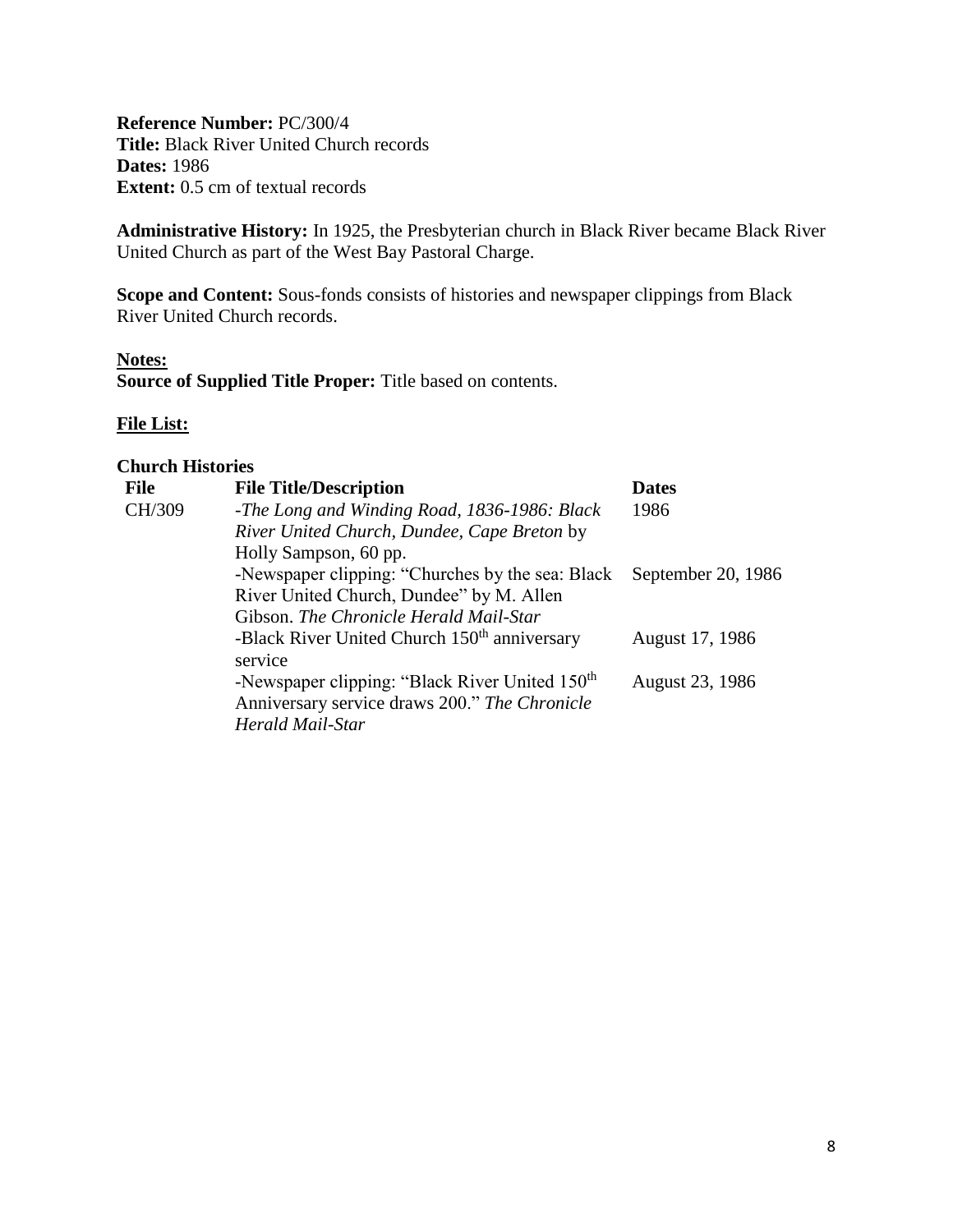<span id="page-8-0"></span>**Reference Number:** PC/300/5 **Title:** Cleveland United Church records **Dates:** 1974 **Extent:** 0.5 cm of textual records

**Administrative History:** In 1925, the Presbyterian church in Cleveland became Cleveland United Church records as part of the West Bay Pastoral Charge.

**Scope and Content:** Sous-fonds consists of an unpublished history and a newspaper clipping from Cleveland United Church.

#### **Notes:**

**Source of Supplied Title Proper:** Title based on contents.

#### **File List:**

| <b>File</b> | <b>File Title/Description</b>                                        | <b>Dates</b> |
|-------------|----------------------------------------------------------------------|--------------|
| CH/309      | -Brief history of Cleveland United Church                            | 1974         |
|             | prepared on occasion of 100 <sup>th</sup> anniversary, 1 p.          |              |
|             | -Newspaper clipping: "Churches by the Sea: \$129, September 28, 1974 |              |
|             | and 91 hours of labor were promised" re.                             |              |
|             | Cleveland United Church by M. Allen Gibson"                          |              |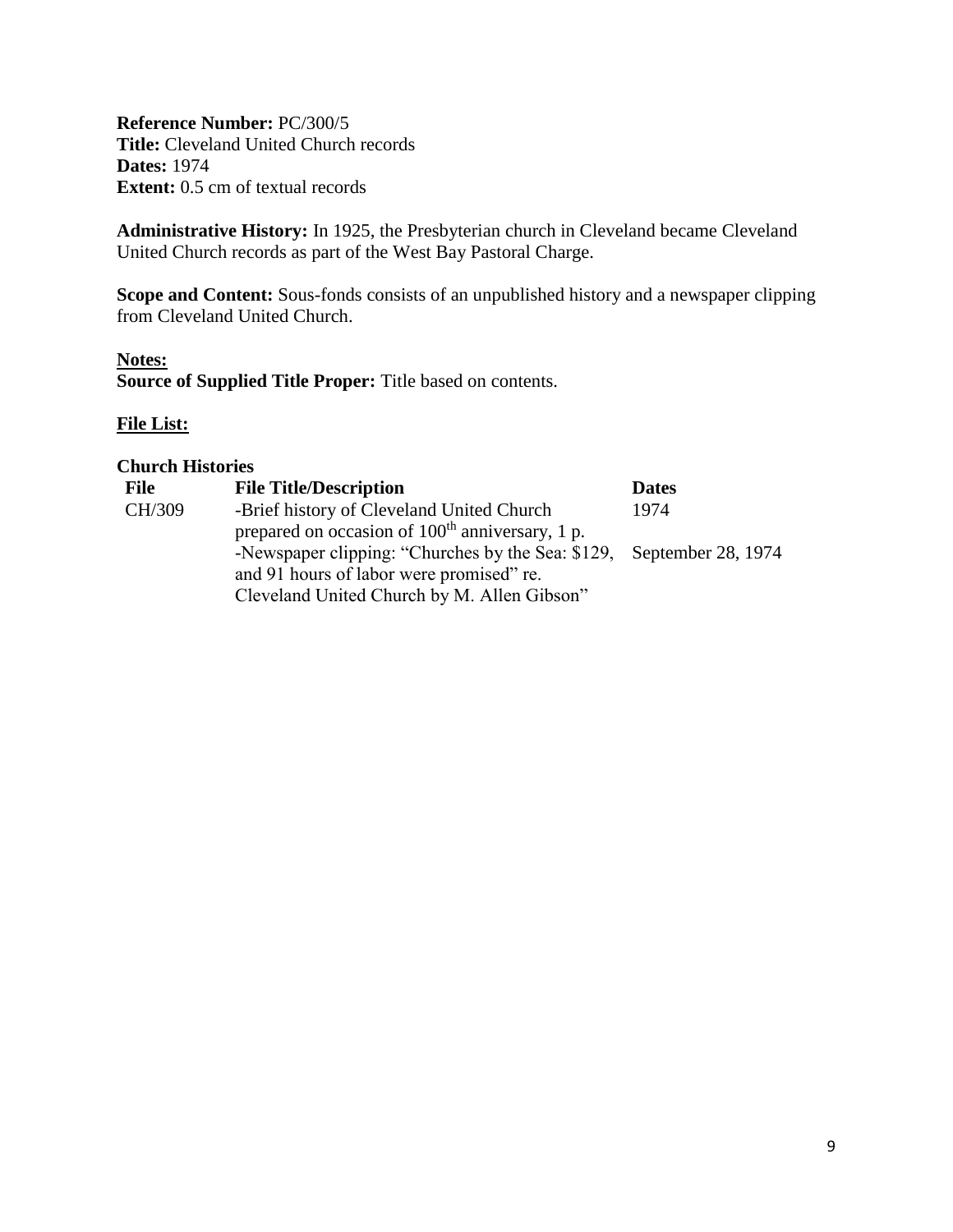<span id="page-9-0"></span>**Reference Number:** PC/300/6 **Title:** Princeville United Church records **Dates:** [ca.197-]; 1993 **Extent:** 0.5 cm of textual records and 3 photographs

**Administrative History:** The Presbyterian church in Princeville became Princeville United Church as part of the West Bay Pastoral Charge.

**Scope and Content:** Sous-fonds consists of photographs; unpublished histories; and newspaper clippings from Princeville United Church. Sous-fonds consists of the following series: Photographs

Church Histories

#### **Notes:**

**Source of Supplied Title Proper:** Title based on contents.

#### **File List:**

#### **Photographs**

| <b>File</b> | <b>File Title/Description</b>                                               | <b>Dates</b> |
|-------------|-----------------------------------------------------------------------------|--------------|
|             | $V/GC/4.99-$ 3 photographs with view of front centre; front left; [ca.197-] |              |
| 4.101       | and front right of exterior of Princeville United                           |              |
|             | <b>Church</b>                                                               |              |
|             | B&W. 12.7cm x 8.9cm                                                         |              |

| <b>File</b> | <b>File Title/Description</b>                                                                               | <b>Dates</b>    |
|-------------|-------------------------------------------------------------------------------------------------------------|-----------------|
| CH/309      | -Photocopy of newspaper clipping: "Churches by<br>the Sea: Princeville United Church" by M. Allen<br>Gibson | n.d.            |
|             | -Newspaper clipping: "Church anniversary joyous<br>celebration" re. Princeville United Church by M.         | August 14, 1993 |
|             | Allen Gibson, The Chronicle Herald Mail-Star<br>-"History of Princeville United Church of<br>Canada," 9 pp. | n.d.            |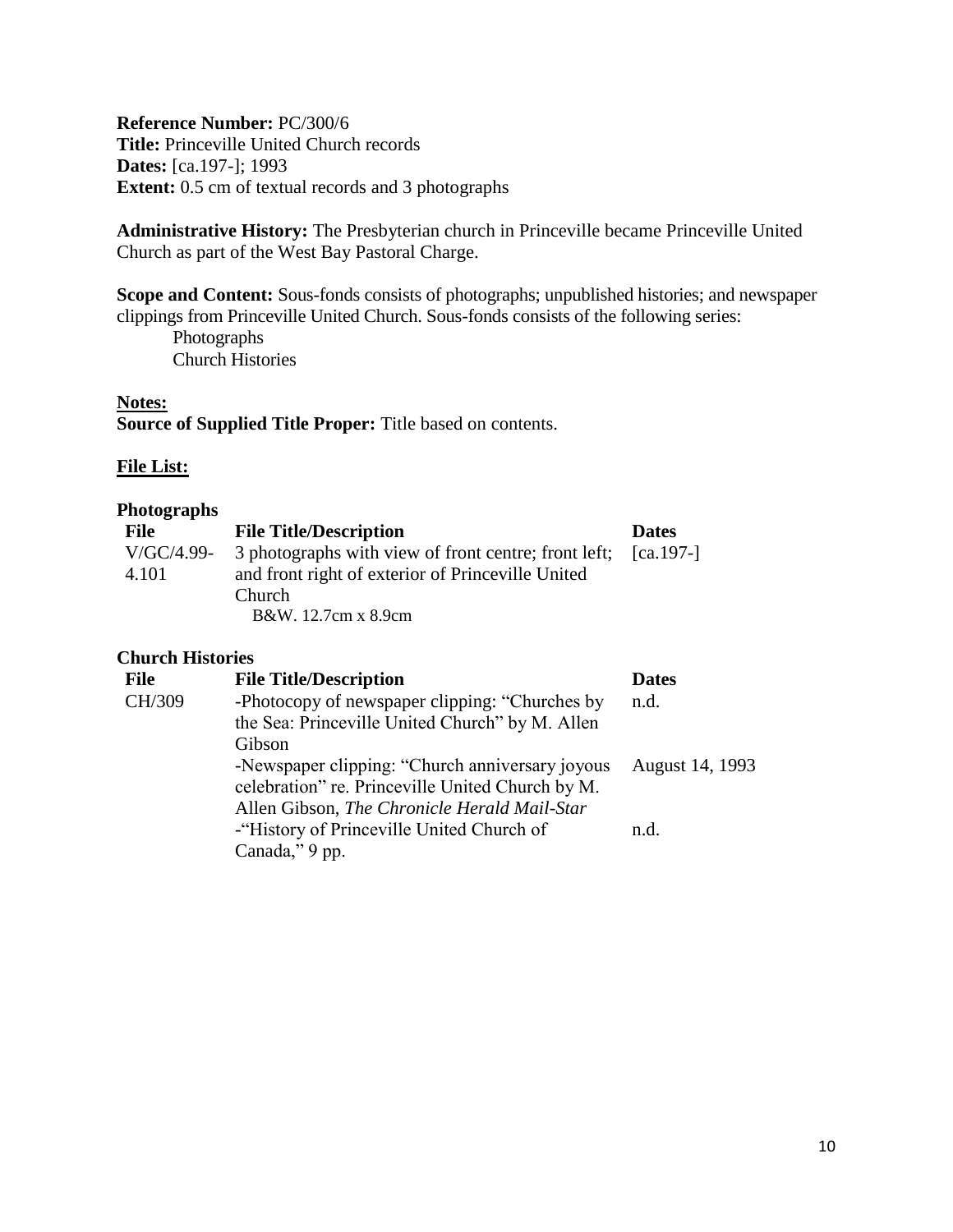<span id="page-10-0"></span>**Reference Number:** PC/300/7 **Title:** The Points Presbyterian Mission Station records **Dates:** 1906-1922; 1966 **Extent:** 2 cm textual records

**Administrative History:** The Points was originally part of the West Bay Presbyterian Pastoral Charge. In September 1905, West Bay Points and North Mountain were separated from West Bay. After the formation of The United Church of Canada in 1925, summer services were held at The Points until the building was sold by the Black River United Church Trustees in 1962

**Scope and Content:** Sous-fonds consists of membership records and minutes of the West Bay Points Presbyterian Church. Sous-fonds consists of the following series:

Membership Records Records of Session

#### **Notes:**

**Source of Supplied Title Proper:** Title based on contents.

#### **File List:**

#### **Membership Records**

| PC/414/9 | The Points Presbyterian Mission Station register:<br>Communion roll $[1907]$ -1920 | 1906-1922; 1966 |
|----------|------------------------------------------------------------------------------------|-----------------|
|          | Baptisms (December 17, 1906-August 19, 1922;<br>February 28, 1966)                 |                 |

#### **Records of Session**

| PC/414/9 | The Points Presbyterian Mission Station session | December 17, 1906-1922 |
|----------|-------------------------------------------------|------------------------|
|          | minutes                                         |                        |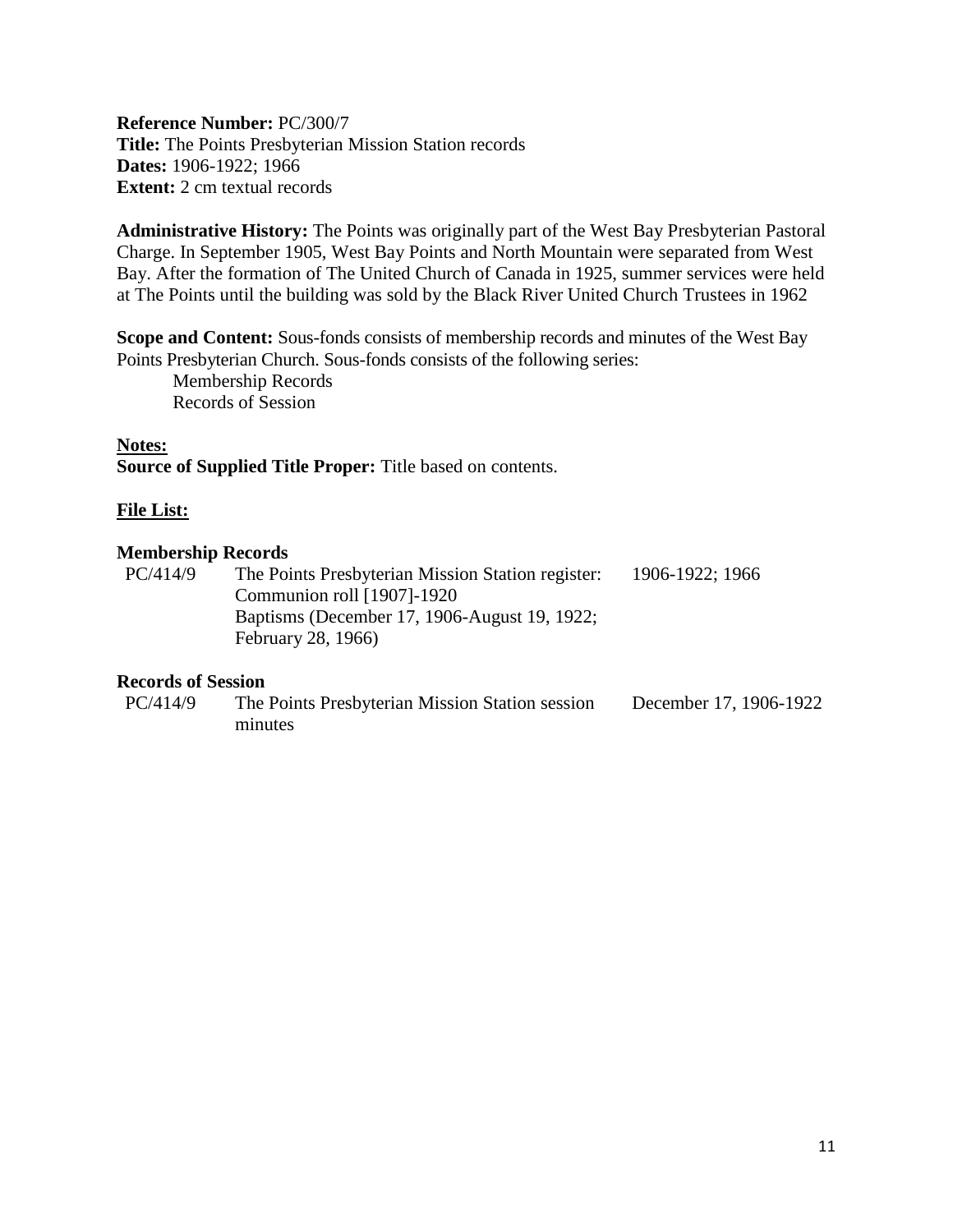## **Ministers of West Bay Presbyterian Pastoral Charge**

<span id="page-11-0"></span>1874-1884: Rev. Wm. G. Forbes 1884-1892: Rev. Donald MacDougall 1893-1909: Rev. Angus MacMillan 1910-1913: Rev. Alexander Ferguson 1913-1914: Rev. J.A. MacLellan

1914-1921: Rev. J.C. MacLennan

<span id="page-11-1"></span>1921-1925: Rev. D.J. MacLeod